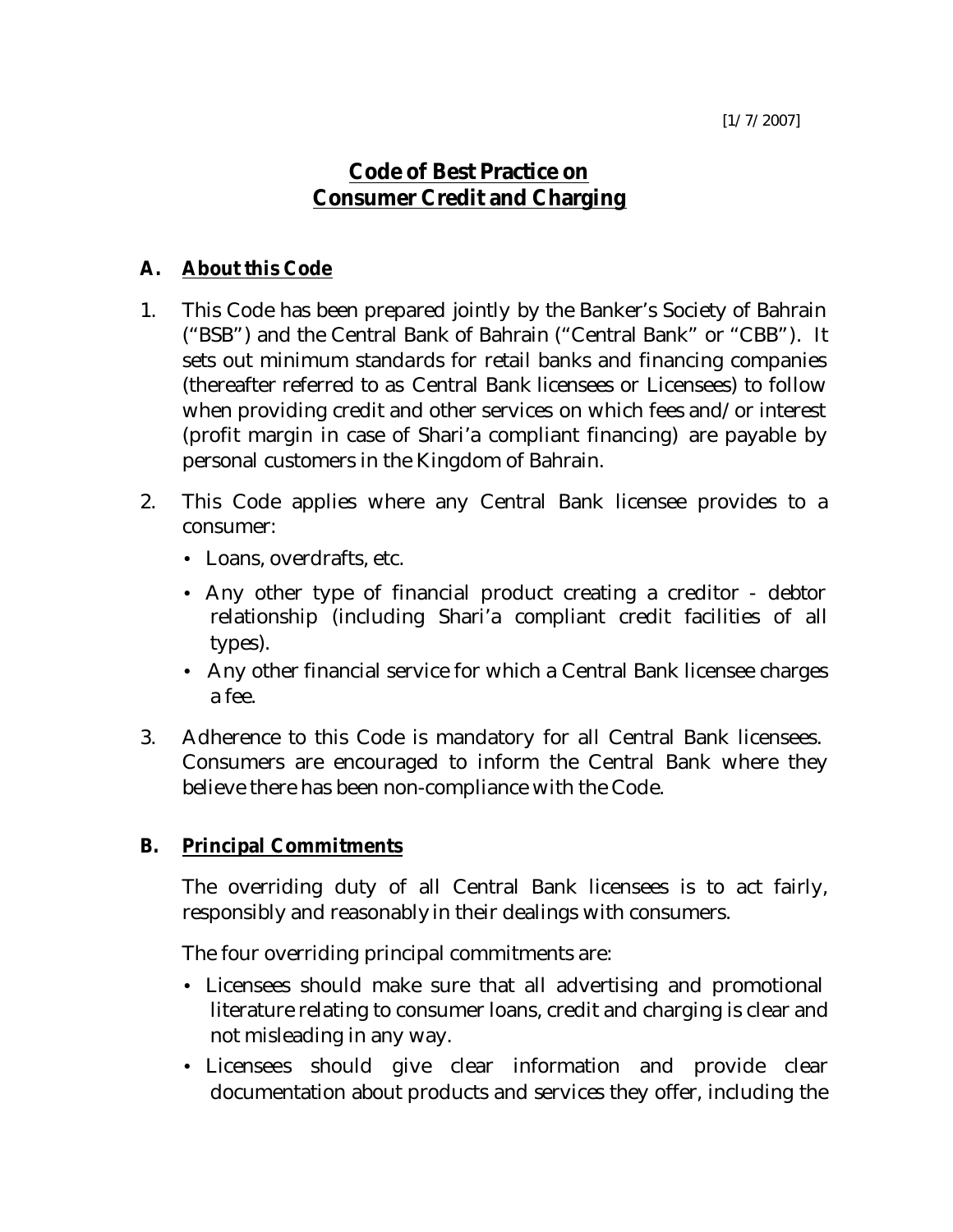application procedures, terms & conditions, interest/profit rates and breakdown of charges that apply.

- Licensees should provide their customers with regular statements, at least every six months. Any changes to interest/profit rates, charges or terms and conditions should be intimated in writing (i.e., by letter or electronically) prior to the change. It is the duty of the consumer to inform the bank of changes in contact address immediately.
- Licensees should deal sympathetically with cases of genuine financial difficulty and treat all customer personal information as private and confidential.

## **C. Helping the Customer Choose a Product which Meets their Needs**

For each new (or potentially new) customer, licensees should:

- Give transparent and factual information on the key features and benefits of the product(s) the customer is interested in.
- Advise customers on the various delivery channels of products (e.g. through the internet, over the phone, in different branches, etc.) and tell customers how they can find out more about such products.
- Once a product is selected by a customer, the licensee will inform the customer of applicable details and the criteria for provision of such a product.

### **D. Interest /Profit Rates**

- 1. Licensees must inform consumers when they are contemplating buying a product or at any time they ask how and where they can find information about interest/profit rates. For example:
	- by looking at the notices in the branch (or branches);
	- by looking on the website, and/or
	- by asking staff
- 2. Licensees must provide consumers with written information about the initial interest rates that apply to their loan when such interest is payable, as well as the notification of changes. Shari'a compliant institutions must provide consumers with written information on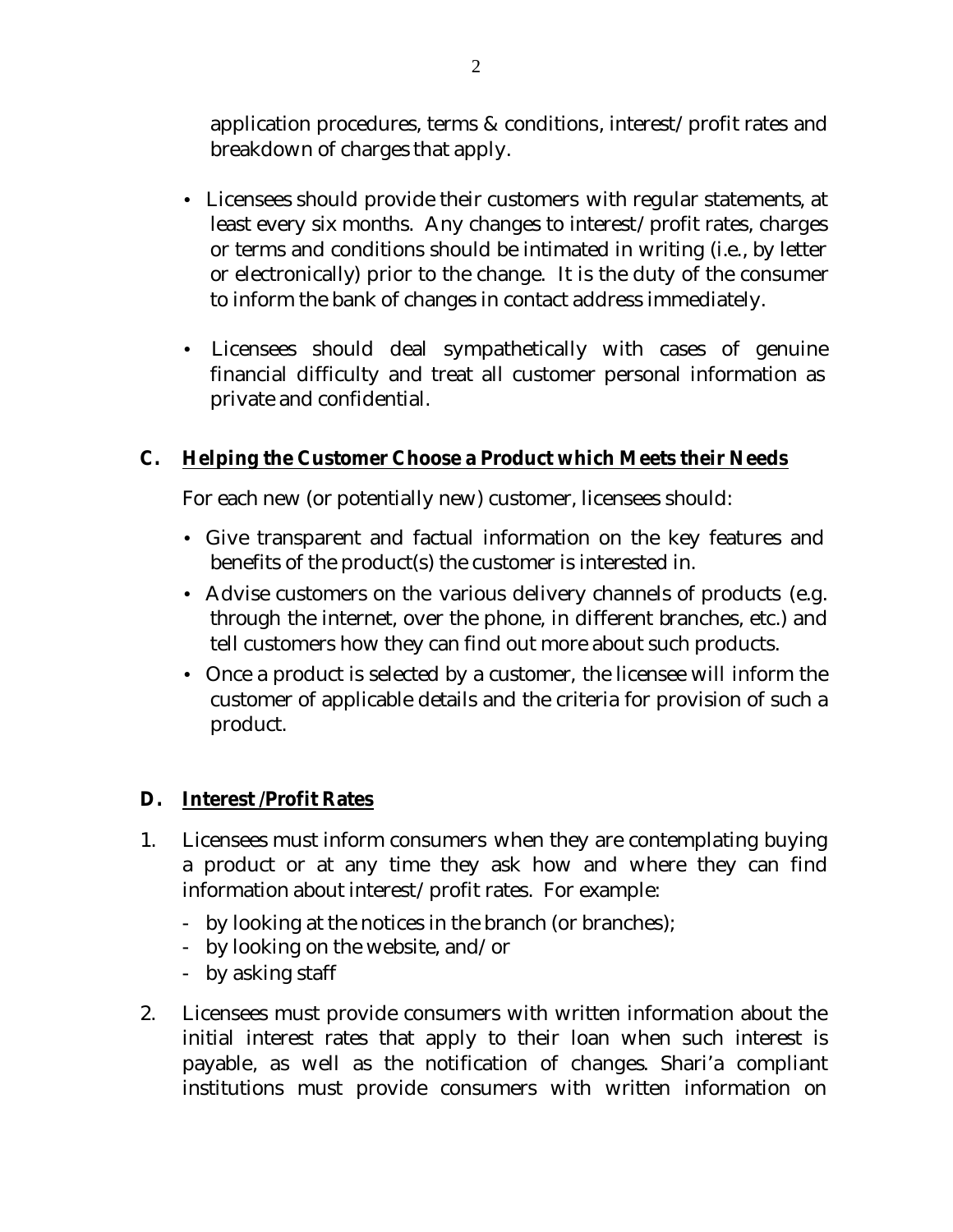equivalent forms of charging (such as "profit rates" etc.), and references to obligations concerning "interest/profit rates" in this Code shall be construed accordingly.

- 3. A licensee must give a full explanation of how the interest (profit margin in case of Shari'a compliant financing) is calculated.
- 4. Licensees must publicise in branches, on websites and in their schedule of charges the annual percentage rate (APR) and bring this to the attention of new customers.
- 5. Licensees must inform customers of any changes to interest/profit rates in an effective manner before they take effect.
- 6. When interest/profit rates change, licensees must update this information on their websites within two working days. Licensees must also advise the old rate so that customers can compare how the new rate has changed.

#### **E. Lending/ Financing**

- 1. Before a licensee makes a loan or provides any other form of credit, it must assess whether the customer will be able to repay, given its knowledge of the customer's current circumstances.
- 2. If an overdraft (or any other type of facility) is repayable "on demand", licensees should make this clear to the customer.
- 3. Licensees should comply with Central Bank rules on consumer finance.

#### **F. Charges**

- 1. Customers must be given details of any charges that apply (or may apply) to the product or service they are intending to purchase, including:
	- Administration / arrangement fees.
	- Pre-payment charges.
	- Default interest rates.
	- Insurance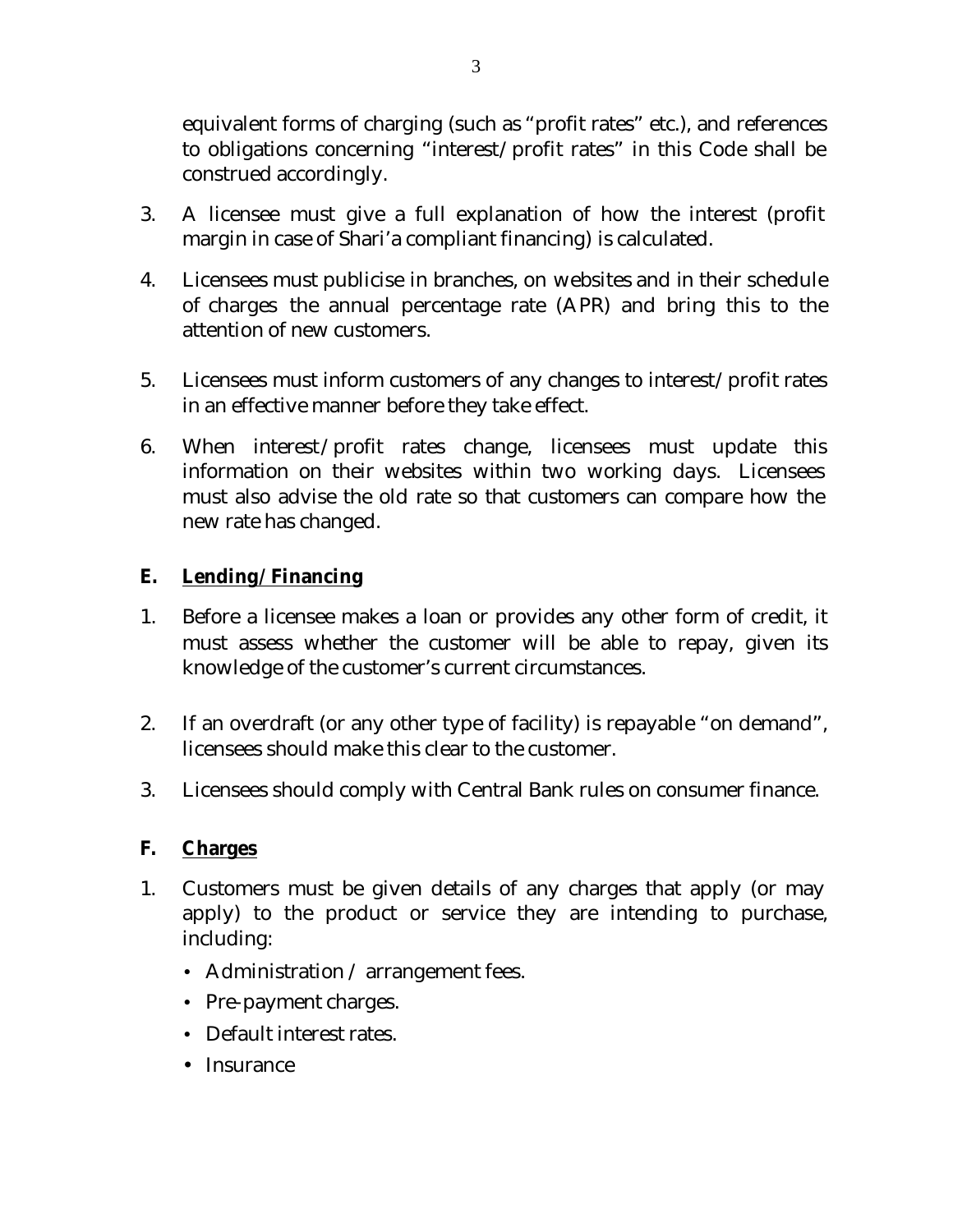- 2. Customers must also be given information on where to find out about charges, for example:
	- phoning the helpline;
	- looking at the website, and/or
	- asking staff
- 3. If a licensee increases any charges or introduces a new charge, it must inform the customer before the charge take effect. If the customer does not accept the increase or new charge, the licensee should give the customer the option of terminating the relationship within 15 days of application of the charge. If the consumer does not terminate the relationship within this time, it will be deemed as accepted.
- 4. Licensees should advise customers of any charges both before a product or service is provided and at any time the customer asks.
- 5. Licensees should ensure that all charges are justifiable for the service and products provided to customers.
- 6. Licensees that have web sites should publicise their charges on their site.

### **G. Financial Difficulties**

- 1. Licensees should always endeavour to discuss financial difficulties with their customers before taking legal proceedings.
- 2. Where possible, licensees should consider alternative arrangements to enable customers to overcome their repayment difficulties.
- 3. Licensees should provide customers with a minimal level of counselling on debt problems.

#### **H. Complaints**

1. Licensees must have in place a formal customer complaints procedures and a copy of this should be submitted to the Central Bank. Moreover, licensees should appoint a customer complaints officer and publicise his/her contact details at all branches.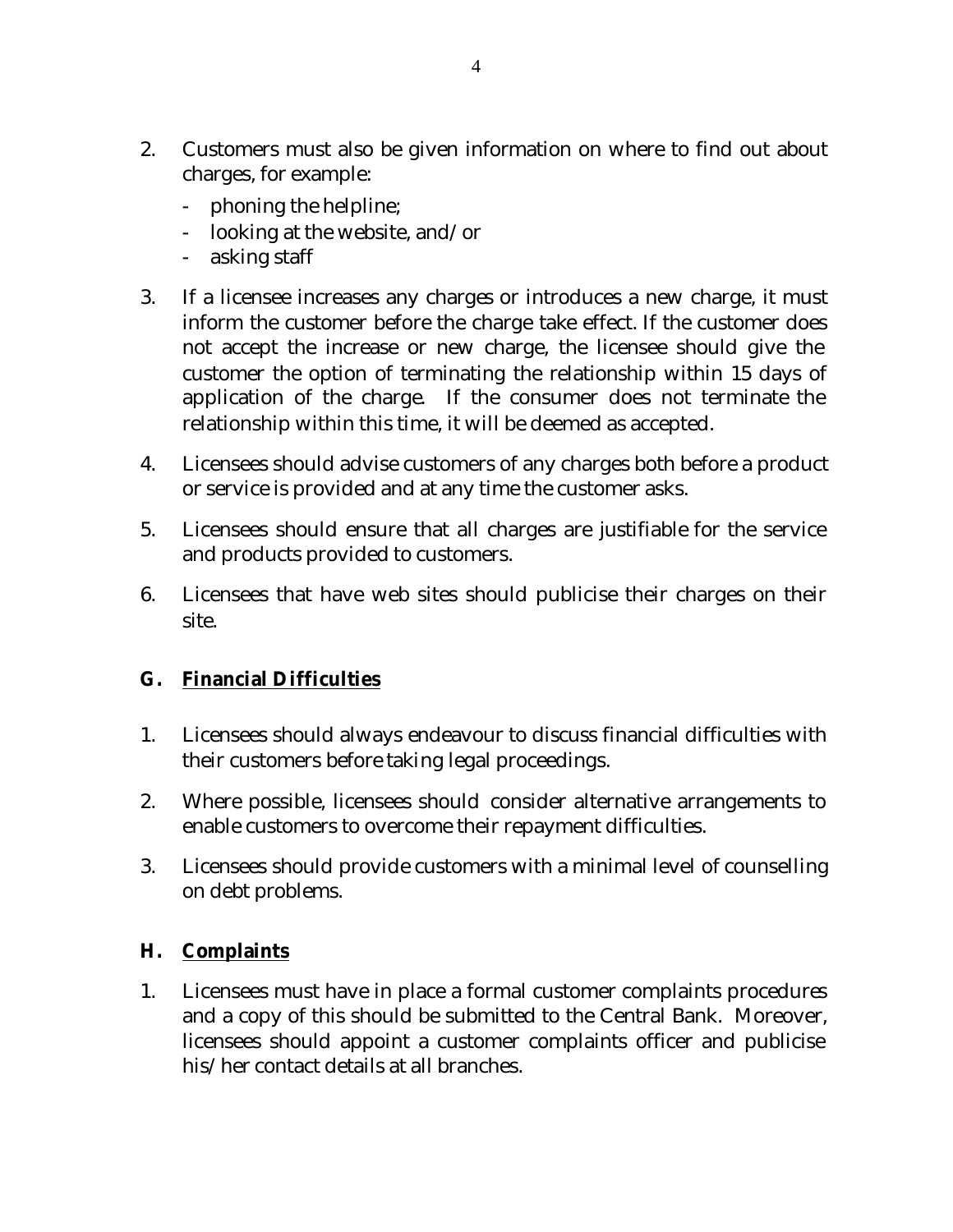- 2. Licensees must inform customers of the complaints procedures and should provide a written leaflet outlining the procedures.
- 3. Licensees should acknowledge in writing customer complaints received in writing within 5 working days of receipt.
- 4. Within 4 weeks of written acknowledgement to the customer, licensees should respond in writing explaining their position and how they propose to deal with the complaint.
- 5. If a customer is not satisfied with a licensee's response, the licensee should advise the customer on how to take the complaint further within the organisation.
- 6. In the event that they are unable to resolve a complaint, licensees must outline the options that are open to that customer to pursue the matter further, including, where appropriate, referring the matter to the Compliance Directorate at the Central Bank.

## **I. Monitoring**

- 1. The customer complaints officer (who may be the same person as the Compliance Officer) should also monitor the licensee's adherence to this Code.
- 2. The Central Bank may, from time to time, ask the Compliance Officer to report on the licensee's record of adherence to the Code.
- 3. Licensees should implement this Code and ensure that their staff are fully familiar with it.
- 4. Copies of the Code should be made available to customers and notices should be displayed in all branches and on websites explaining that copies of the Code are available.
- 5. The Central Bank will also display a copy of this Code on its own website.